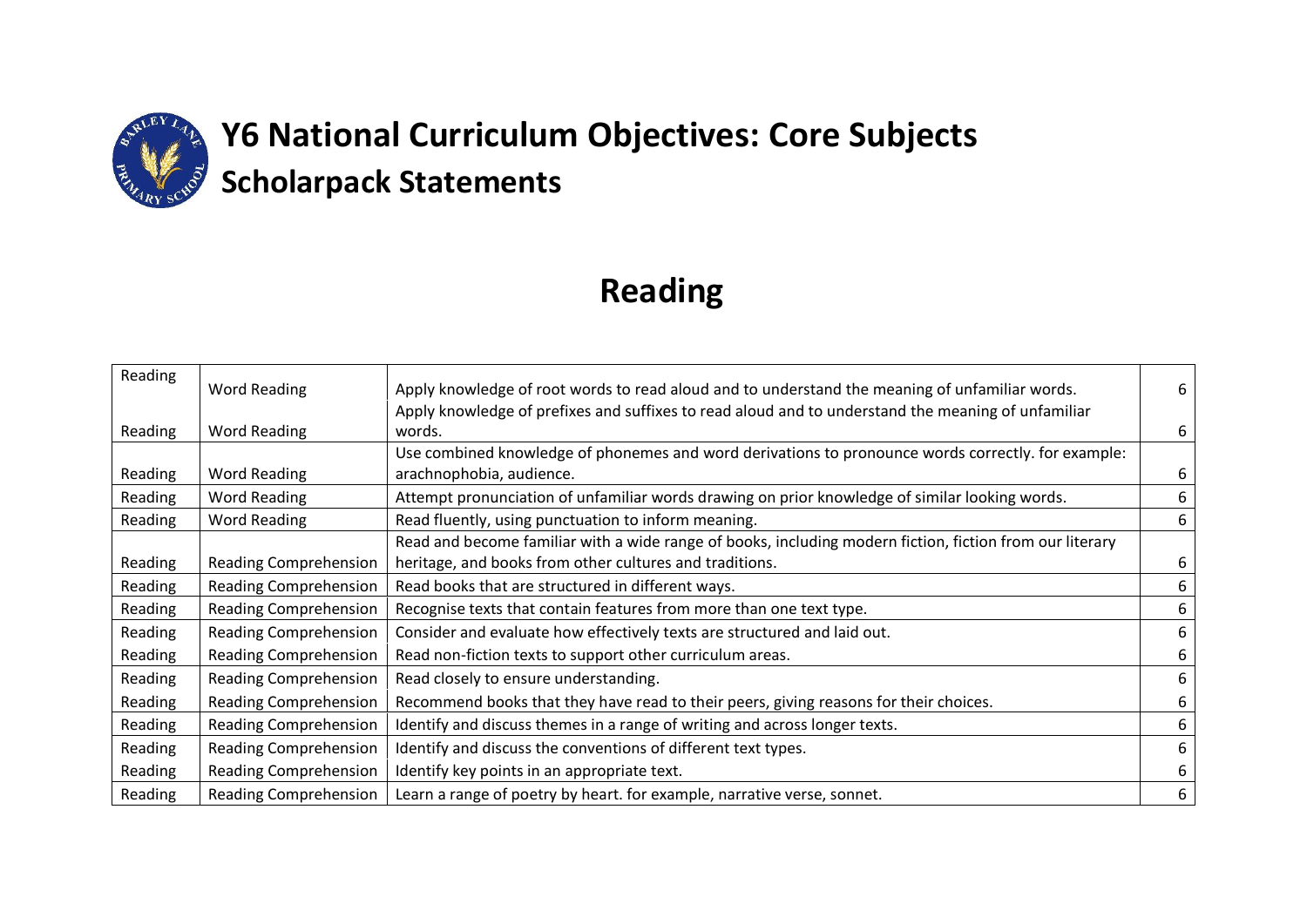|         |                              | Prepare poems and plays to read aloud and to perform, showing understanding through intonation, tone,                  |   |
|---------|------------------------------|------------------------------------------------------------------------------------------------------------------------|---|
| Reading | <b>Reading Comprehension</b> | volume and action.                                                                                                     | 6 |
| Reading | <b>Reading Comprehension</b> | Identify and comment on writer's choice of vocabulary, giving example sand explanation.                                | 6 |
|         |                              | Identify and explain how writers use grammatical features for effect. for example, the use of short                    |   |
| Reading | <b>Reading Comprehension</b> | sentences to build tension.                                                                                            | 6 |
|         |                              |                                                                                                                        |   |
|         |                              | Show awareness of the writers' craft by commenting on use of language, grammatical features and<br>structure of texts. |   |
| Reading | <b>Reading Comprehension</b> |                                                                                                                        | 6 |
| Reading | <b>Reading Comprehension</b> | Express a personal point of view about a text, giving reasons linked to evidence from texts.                           | 6 |
| Reading | <b>Reading Comprehension</b> | Raise queries about texts.                                                                                             | 6 |
| Reading | <b>Reading Comprehension</b> | Make connections between other similar texts, prior knowledge and experience and explain the links.                    | 6 |
| Reading | <b>Reading Comprehension</b> | Compare different versions of texts and explain the differences and similarities.                                      | 6 |
| Reading | <b>Reading Comprehension</b> | Listen to others' ideas and opinions about a text.                                                                     | 6 |
| Reading | <b>Reading Comprehension</b> | Build on others' ideas and opinions about a text in discussion.                                                        | 6 |
| Reading | <b>Reading Comprehension</b> | Explain and comment on explicit and implicit points of view.                                                           | 6 |
| Reading | <b>Reading Comprehension</b> | Summarise key information from different parts of a text.                                                              | 6 |
| Reading | Reading Comprehension        | Recognise the writer's point of view and discuss it.                                                                   | 6 |
| Reading | <b>Reading Comprehension</b> | Present a personal point of view based on what has been read.                                                          | 6 |
| Reading | <b>Reading Comprehension</b> | Present a counter-argument in response to others' points of view.                                                      | 6 |
| Reading | <b>Reading Comprehension</b> | Provide reasoned justifications for their views.                                                                       | 6 |
| Reading | Reading Comprehension        | Refer to the text to support opinion.                                                                                  | 6 |
| Reading | <b>Reading Comprehension</b> | Distinguish between statements of fact and opinion.                                                                    | 6 |
| Reading | <b>Reading Comprehension</b> | Find information using skimming to establish main idea.                                                                | 6 |
| Reading | <b>Reading Comprehension</b> | Use scanning to find specific information.                                                                             | 6 |
| Reading | <b>Reading Comprehension</b> | Text mark to make research efficient and fast.                                                                         | 6 |
| Reading | <b>Reading Comprehension</b> | Organise information or evidence appropriately.                                                                        | 6 |

| Reading | l Reading Exceeding Statements | Explain the structural devices used to organise a text.        |  |
|---------|--------------------------------|----------------------------------------------------------------|--|
| Reading | Reading Exceeding Statements   | I Comment on the structural devices used to organise the text. |  |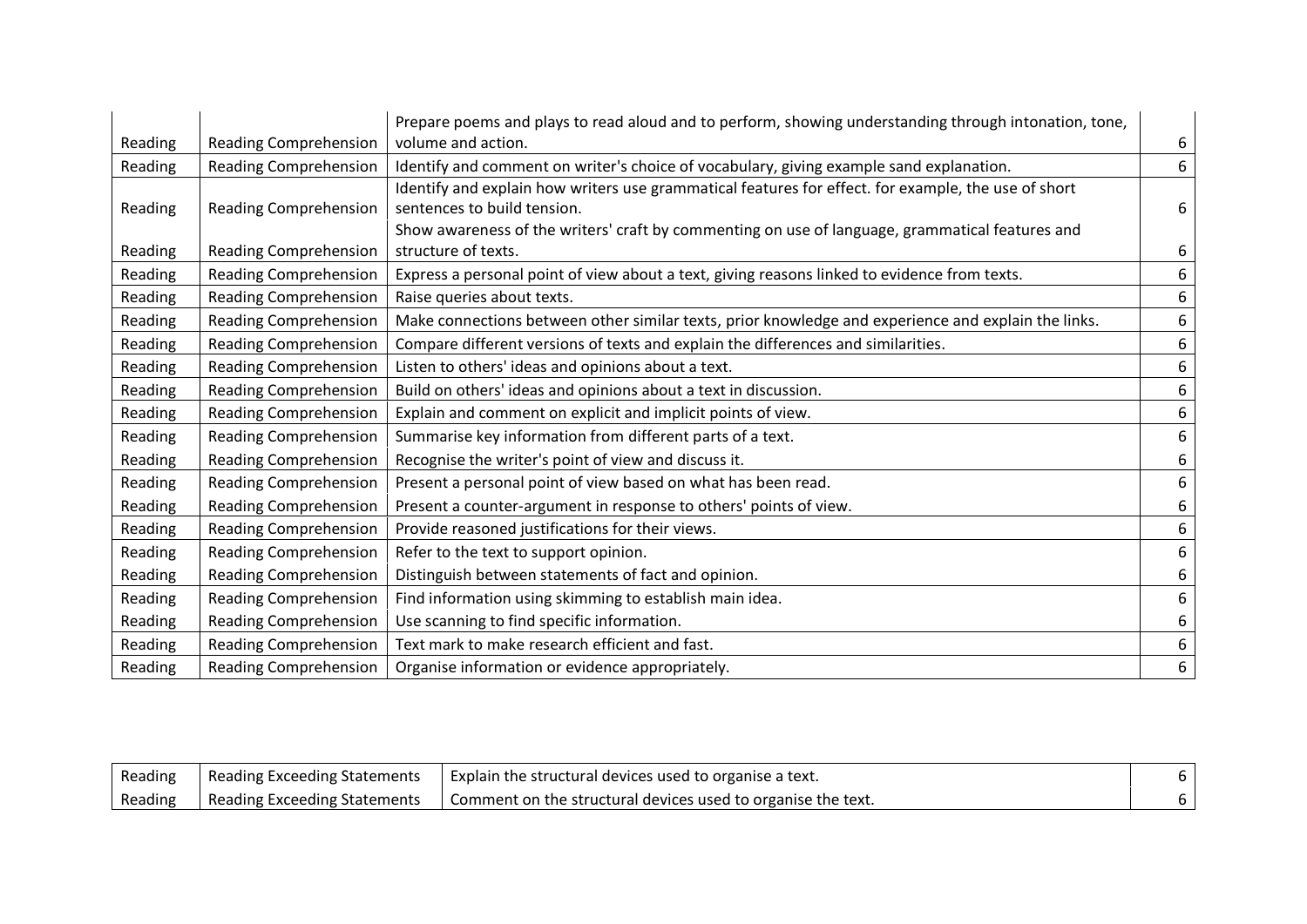| Reading | <b>Reading Exceeding Statements</b> | Read several texts on the same topic to find and compare information.                                                        | 6 |
|---------|-------------------------------------|------------------------------------------------------------------------------------------------------------------------------|---|
| Reading | <b>Reading Exceeding Statements</b> | Explain the main purpose of a text and summarise it succinctly.                                                              | 6 |
| Reading | <b>Reading Exceeding Statements</b> | Draw inferences from subtle clues across a complete text.                                                                    | 6 |
| Reading | <b>Reading Exceeding Statements</b> | Recognise the impact of the social, historical, cultural on the themes in text.                                              | 6 |
| Reading | <b>Reading Exceeding Statements</b> | Comment on the development of themes in longer novels.                                                                       | 6 |
| Reading | <b>Reading Exceeding Statements</b> | Compare and contrast the styles of different writers with evidence and explanation.                                          | 6 |
| Reading | <b>Reading Exceeding Statements</b> | Evaluate the styles of different writers with evidence and explanation.                                                      | 6 |
| Reading | <b>Reading Exceeding Statements</b> | Prepare poems and plays to read aloud and to perform, using body language, tone, pitch and<br>volume to engage the audience. | 6 |
| Reading | <b>Reading Exceeding Statements</b> | Compare and contrast the language used in two different texts.                                                               | 6 |
|         |                                     | Identify the grammatical features/techniques used to create mood, atmosphere, key messages,                                  |   |
| Reading | <b>Reading Exceeding Statements</b> | attitudes.                                                                                                                   | 6 |
|         |                                     | Evaluate the impact of the grammatical features/techniques used to create mood, atmosphere,                                  |   |
| Reading | <b>Reading Exceeding Statements</b> | key messages, attitudes.                                                                                                     | 6 |
| Reading | <b>Reading Exceeding Statements</b> | Identify how writers manipulate grammatical features for effect.                                                             | 6 |
| Reading | <b>Reading Exceeding Statements</b> | Analyse why writers make specific vocabulary choices.                                                                        | 6 |
|         |                                     | Give a personal response to a range of literature and non-fiction texts, stating preferences and                             |   |
| Reading | <b>Reading Exceeding Statements</b> | justifying them.                                                                                                             | 6 |
| Reading | <b>Reading Exceeding Statements</b> | Explain how and why a text has impact on a reader.                                                                           | 6 |
| Reading | <b>Reading Exceeding Statements</b> | Identify how characters change during the events of a longer novel.                                                          | 6 |
| Reading | <b>Reading Exceeding Statements</b> | Explain the key features, themes and characters across a text.                                                               | 6 |
|         |                                     | Compare and contrast characters, themes and structure in texts by the same and different                                     |   |
| Reading | <b>Reading Exceeding Statements</b> | writers.                                                                                                                     | 6 |
| Reading | <b>Reading Exceeding Statements</b> | Explain the author's viewpoint in a text and present an alternative point of view.                                           | 6 |
| Reading | <b>Reading Exceeding Statements</b> | Explain an opinion, referring to the text to justify it; Point, Evidence and Explanation (PEE).                              | 6 |
|         |                                     | Present a counter-argument in response to others' points of view using evidence from the text                                |   |
| Reading | <b>Reading Exceeding Statements</b> | and explanation (PEE).                                                                                                       | 6 |
| Reading | <b>Reading Exceeding Statements</b> | Use a combination of skimming, scanning and text marking to find and collate information.                                    | 6 |
| Reading | <b>Reading Exceeding Statements</b> | Re-present collated information.                                                                                             | 6 |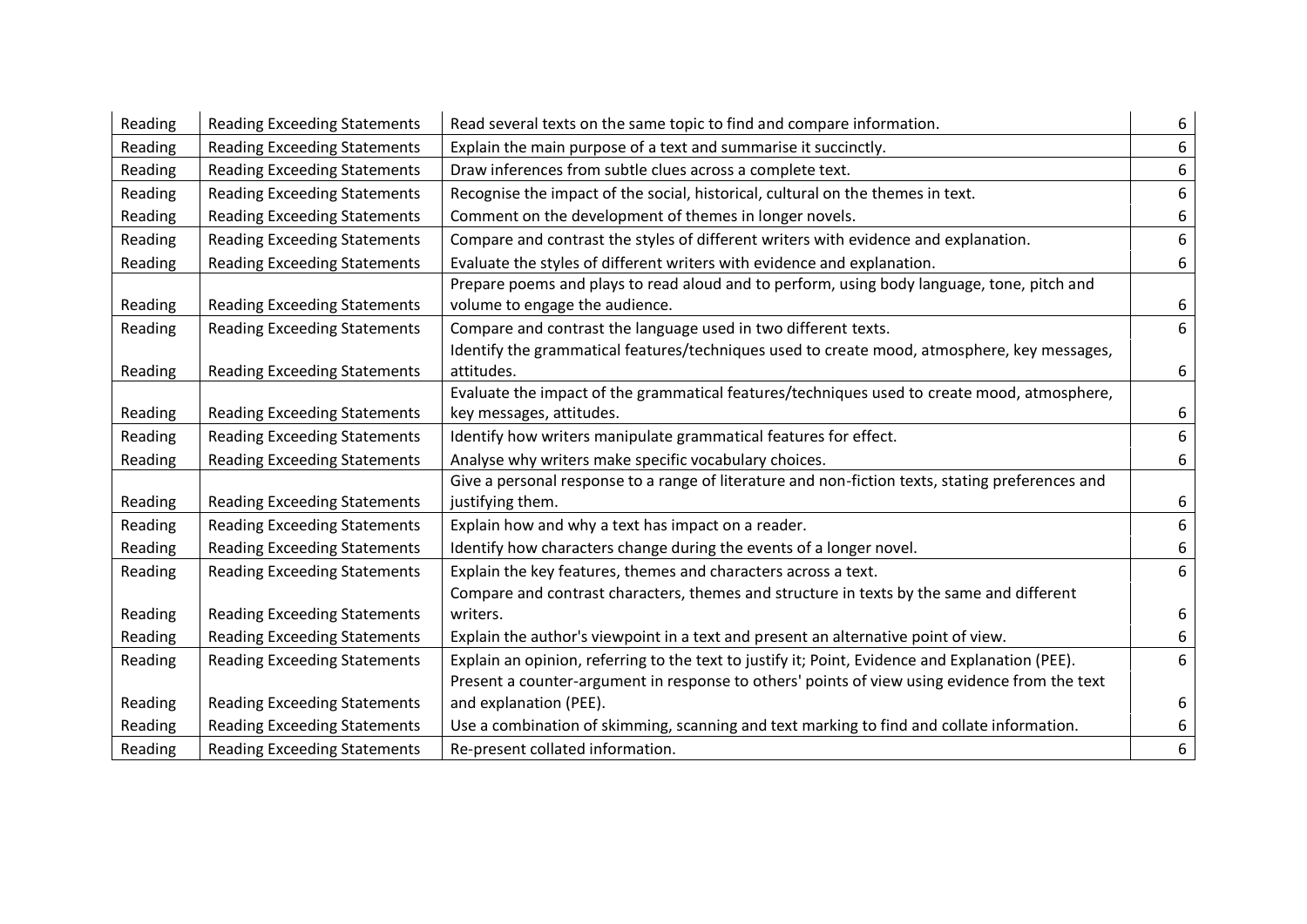#### **Writing**

| Writing | Transcription | Convert verbs into nouns by adding suffixes. for example, tion, ure.                                               | 6 |
|---------|---------------|--------------------------------------------------------------------------------------------------------------------|---|
| Writing | Transcription | Distinguish between homophones and other words which are often confused.                                           | 6 |
| Writing | Transcription | Spell identified commonly misspelt words from Year 5 and 6 word list.                                              | 6 |
| Writing | Transcription | Understand that the spelling of some words needs to be learnt specifically.                                        | 6 |
| Writing | Transcription | Use dictionaries to check the spelling and meaning of words.                                                       | 6 |
| Writing | Transcription | Use the first three or four letters of a word to check spelling, meaning or both of these in a dictionary.         | 6 |
| Writing | Transcription | Use a thesaurus.                                                                                                   | 6 |
| Writing | Transcription | Use a range of spelling strategies.                                                                                | 6 |
|         |               | Choose which shape of a letter to use when given choices and deciding, as part of their personal style, whether or |   |
| Writing | Transcription | not to join specific letters.                                                                                      | 6 |
| Writing | Transcription | Choose the writing implement that is best suited fora task (e.g. quick notes, letters).                            | 6 |
| Writing | Composition   | Identify the audience for and purpose of the writing.                                                              | 6 |
| Writing | Composition   | Choose the appropriate form and register for the audience and purpose of the writing.                              | 6 |
|         |               | Use grammatical structures/features and choose vocabulary appropriate to the audience, purpose and degree of       |   |
| Writing | Composition   | formality to make meaning clear and create effect.                                                                 | 6 |
| Writing | Composition   | Use a range of sentence starters to create specific effects, for example, adverbials, conjunctions, ing, ed.       | 6 |
| Writing | Composition   | Use developed noun phrases to add detail to sentences.                                                             | 6 |
| Writing | Composition   | Use the passive voice to present information with a different emphasis.                                            | 6 |
| Writing | Composition   | Use commas to mark phrases and clauses.                                                                            | 6 |
| Writing | Composition   | Sustain and develop main ideas logically in narrative and non-narrative writing.                                   | 6 |
| Writing | Composition   | Use character, dialogue and action to advance events in narrative writing.                                         | 6 |
| Writing | Composition   | Summarise text, conveying key information.                                                                         | 6 |
| Writing | Composition   | Write paragraphs with a topic sentence which clearly signal a change in, for example, subject, time, place, event. | 6 |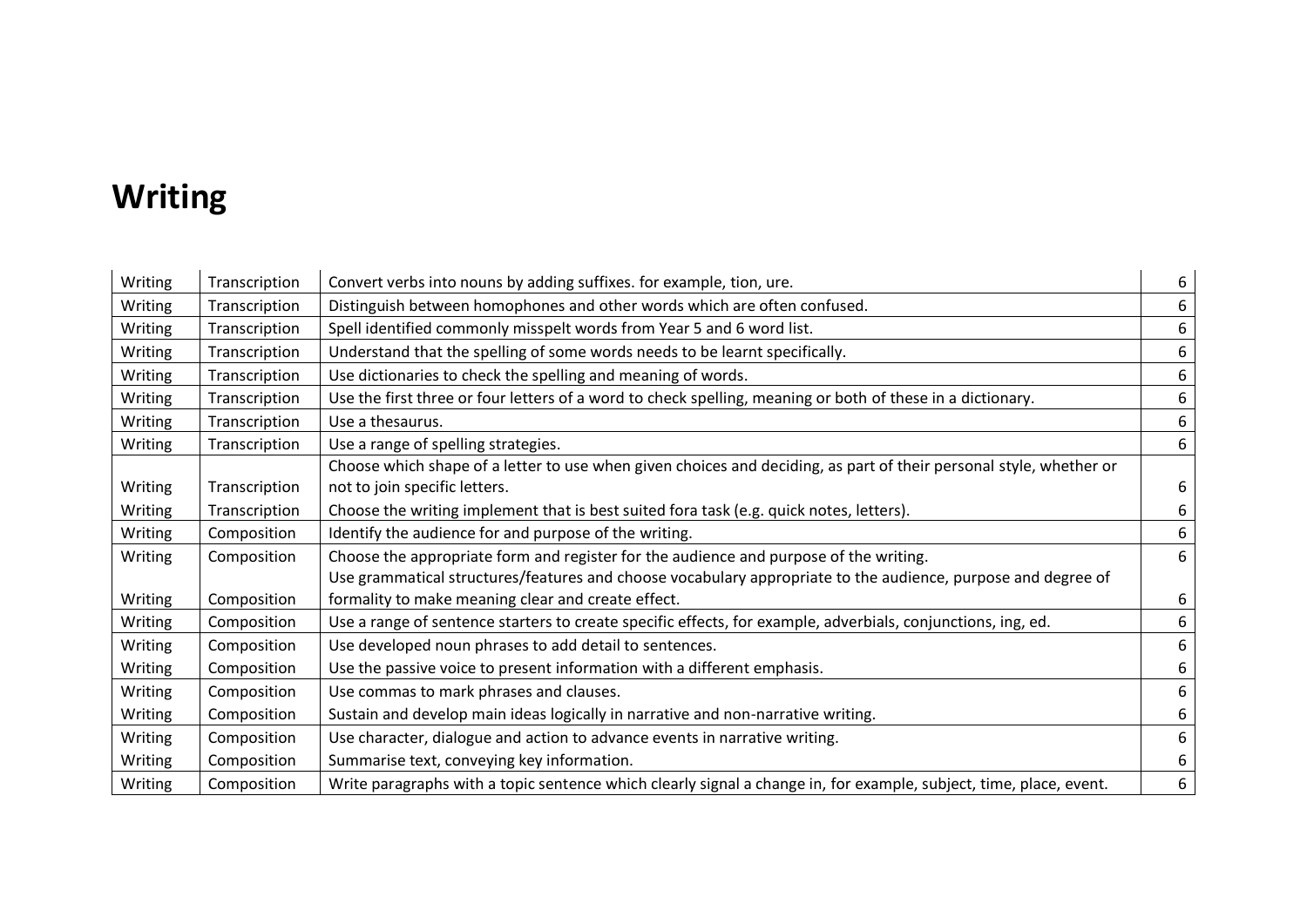|         |             | Use organisational and presentational devices to structure text and to guide the reader, for example, headings, |   |
|---------|-------------|-----------------------------------------------------------------------------------------------------------------|---|
| Writing | Composition | bullet points, underlining.                                                                                     | 6 |
| Writing | Composition | Assess the effectiveness of their own and others' writing.                                                      | 6 |
| Writing | Composition | Suggest changes to vocabulary, grammar and punctuation to enhance effects and clarify meaning.                  | 6 |
| Writing | Composition | Ensure the consistent and correct use of tense throughout a piece of writing.                                   | 6 |
| Writing | Composition | Ensure correct subject and verb agreement when using singular and plural.                                       | 6 |
| Writing | Composition | Distinguish between the language of speech and writing.                                                         | 6 |
| Writing | Composition | Distinguish between the correct subject and verb agreement when using singular and plural.                      | 6 |
| Writing | Composition | Distinguish between the language of speech and writing and choose the appropriate register.                     | 6 |
| Writing | Composition | Proof-read for spelling and punctuation errors.                                                                 | 6 |
| Writing | Composition | Perform their own compositions, using appropriate intonation, volume, and movement so that meaning is clear.    | 6 |

| Writing | <b>Writing Exceeding Statements</b> | Choose the appropriate style and form for the purpose and audience of the writing.                  | 6 |
|---------|-------------------------------------|-----------------------------------------------------------------------------------------------------|---|
| Writing | <b>Writing Exceeding Statements</b> | Use techniques to engage the reader, for example, personal comments, opening hook, flashback.       | 6 |
| Writing | <b>Writing Exceeding Statements</b> | Write paragraphs with a clear focus.                                                                | 6 |
| Writing | <b>Writing Exceeding Statements</b> | Write paragraphs with different structures and lengths.                                             | 6 |
|         |                                     | Link ideas within and between paragraphs with a range of cohesive devices, for example,             |   |
| Writing | <b>Writing Exceeding Statements</b> | connecting adverbs/adverbials, use of pronouns.                                                     | 6 |
| Writing | <b>Writing Exceeding Statements</b> | Use different sentence structures and length to suit the purpose and audience of the writing.       | 6 |
| Writing | <b>Writing Exceeding Statements</b> | Use a range of sentence types for impact and specific effect on the reader.                         | 6 |
| Writing | <b>Writing Exceeding Statements</b> | Control complex sentences, manipulating the clauses to achieve specific effects.                    | 6 |
| Writing | <b>Writing Exceeding Statements</b> | Use punctuation to convey and clarify meaning, including colon and semi-colon.                      | 6 |
| Writing | <b>Writing Exceeding Statements</b> | Make precise and specific word choices according to the text type and audience.                     | 6 |
| Writing | <b>Writing Exceeding Statements</b> | Summarise longer texts precisely, identifying the key information.                                  | 6 |
|         |                                     | Use the passive voice confidently, for example, to create suspense or in a science investigation or |   |
| Writing | <b>Writing Exceeding Statements</b> | historical or geographical report.                                                                  | 6 |
| Writing | <b>Writing Exceeding Statements</b> | Use the subjunctive in the most formal writing to express a wish or a suggestion for the future.    | 6 |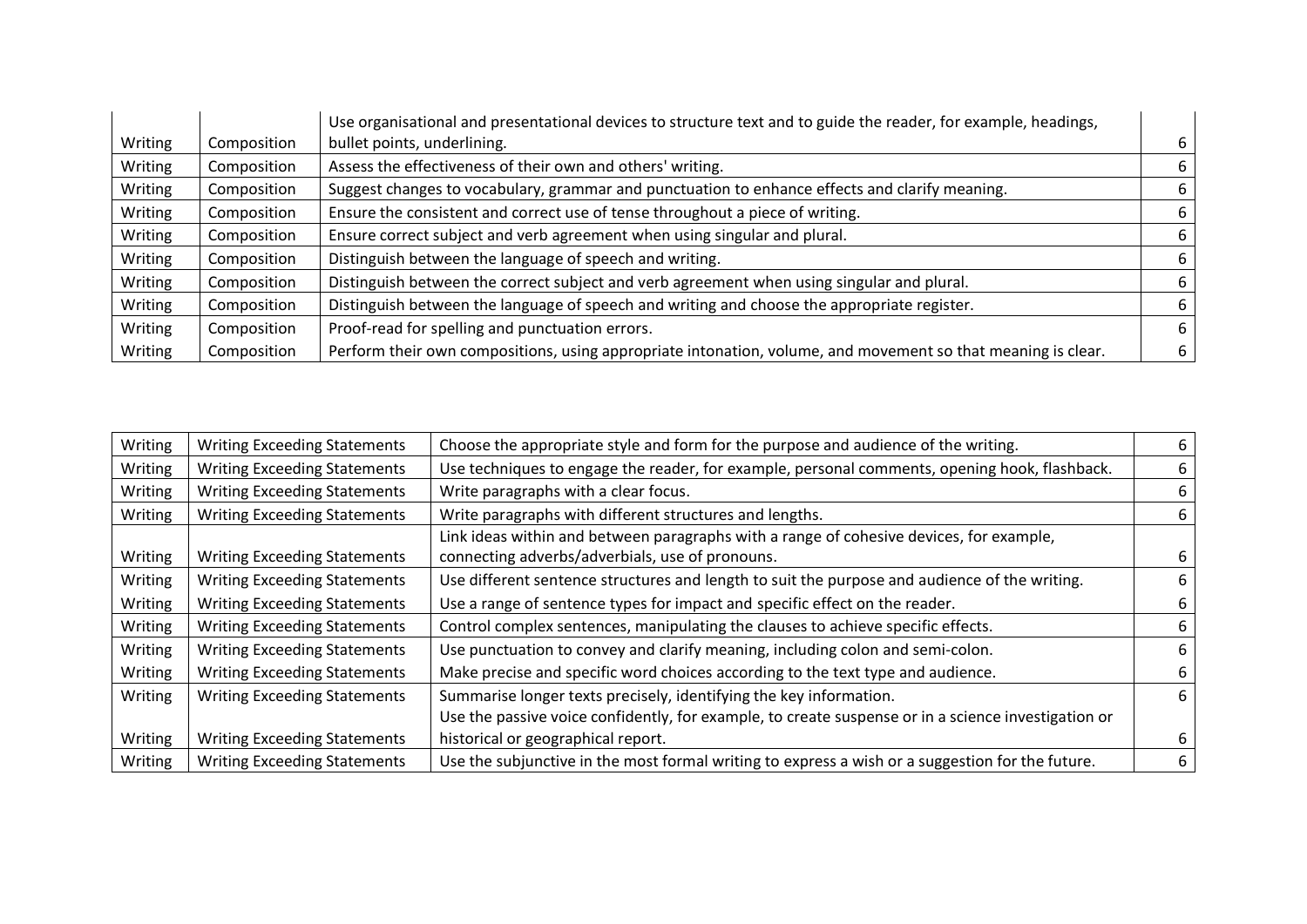### **Spoken Language**

| Spoken Language |                 | Talk confidently and fluently in a range of situations, using formal and Standard English as     |   |
|-----------------|-----------------|--------------------------------------------------------------------------------------------------|---|
|                 | Spoken Language | appropriate.                                                                                     | 6 |
| Spoken Language | Spoken Language | Ask questions to develop ideas and make contributions that take account of others' views.        |   |
| Spoken Language | Spoken Language | Explain ideas and opinions giving reasons and evidence.                                          | 6 |
| Spoken Language | Spoken Language | Take an active part in discussions, taking different roles.                                      | 6 |
| Spoken Language | Spoken Language | Listen to and consider the views and opinions of others in discussions.                          | 6 |
| Spoken Language | Spoken Language | Make contributions to discussions, evaluating others' ideas and responding to them.              | 6 |
| Spoken Language | Spoken Language | Sustain and argue a point of view in a debate, using formal language of persuasion.              | 6 |
|                 |                 | Express possibilities using hypothetical and speculative language in science and when discussing |   |
| Spoken Language | Spoken Language | reading.                                                                                         | 6 |
| Spoken Language | Spoken Language | Engage listeners through choice of vocabulary and register according to the context.             | 6 |
|                 |                 | Perform own compositions, using appropriate intonation and volume and expression so that literal |   |
| Spoken Language | Spoken Language | and implied meanings made clear.                                                                 | 6 |
|                 |                 | Perform poems or plays from memory, making deliberate choices about how they convey ideas        |   |
| Spoken Language | Spoken Language | about characters, contexts and atmosphere.                                                       | 6 |

| Spoken   |                           |                                                                                       |   |
|----------|---------------------------|---------------------------------------------------------------------------------------|---|
| Language | Spoken Language Exceeding |                                                                                       |   |
|          | <b>Statements</b>         | Adapt spoken language confidently according to the demands of the context             |   |
| Spoken   | Spoken Language Exceeding | Understand that there are different registers and levels of formality within Standard |   |
| Language | <b>Statements</b>         | English and that this is dependent on the context.                                    |   |
| Spoken   | Spoken Language Exceeding | Make considered choices about the register and vocabulary to engage their audience,   |   |
| Language | <b>Statements</b>         | according to the context.                                                             | 6 |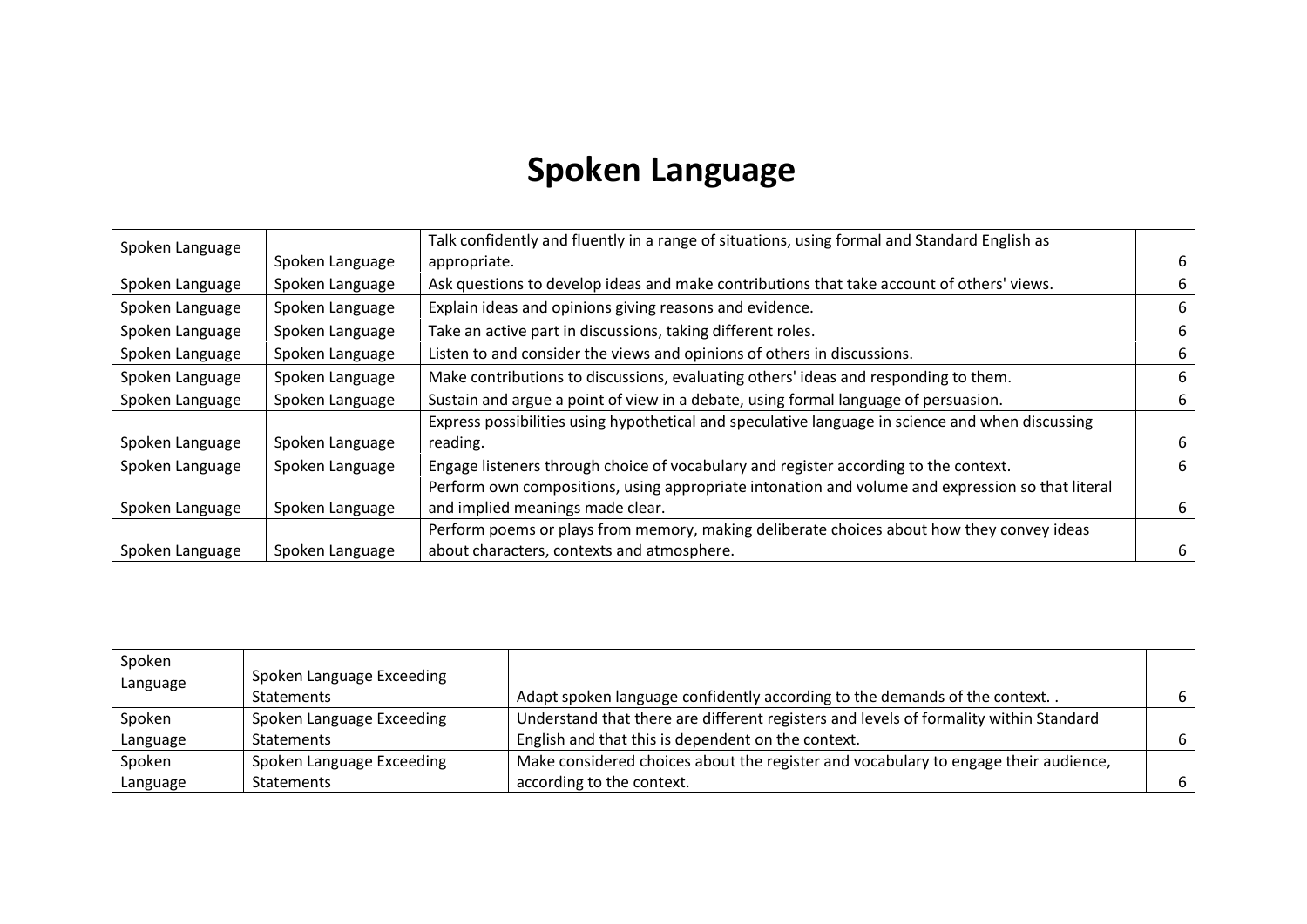| Spoken   | Spoken Language Exceeding |                                                                                         |   |
|----------|---------------------------|-----------------------------------------------------------------------------------------|---|
| Language | <b>Statements</b>         | Ask pertinent questions to develop and extend ideas.                                    | 6 |
| Spoken   | Spoken Language Exceeding |                                                                                         |   |
| Language | <b>Statements</b>         | Articulate ideas and opinions, using evidence and explanation to support.               | 6 |
| Spoken   | Spoken Language Exceeding | Participate in discussions, listen attentively and respond to others' points of view,   |   |
| Language | <b>Statements</b>         | drawing on evidence and explaining.                                                     | 6 |
| Spoken   | Spoken Language Exceeding | Adopt group roles and responsibilities independently, drawing ideas together and        |   |
| Language | <b>Statements</b>         | promoting effective discussion.                                                         |   |
| Spoken   | Spoken Language Exceeding | Debate an issue, structuring a logical argument using formal discursive language and    |   |
| Language | <b>Statements</b>         | responding to the opposite point of view.                                               | 6 |
| Spoken   | Spoken Language Exceeding |                                                                                         |   |
| Language | <b>Statements</b>         | Explore complex ideas and feelings in a range of ways, both succinct and extended.      | 6 |
| Spoken   | Spoken Language Exceeding |                                                                                         |   |
| Language | <b>Statements</b>         | Maintain generally controlled and effective organisation of talk to guide the listener. | 6 |
| Spoken   | Spoken Language Exceeding | Perform their own compositions, using appropriate intonation and volume and             |   |
| Language | <b>Statements</b>         | expression to engage their audience.                                                    | 6 |
| Spoken   | Spoken Language Exceeding | Perform poems or plays from memory, making deliberate choices about how they            |   |
| Language | <b>Statements</b>         | convey ideas about characters, contexts and atmosphere to engage a specific audience.   | 6 |

### **Maths**

| Mathematics |                                     |                                                                                      |    |
|-------------|-------------------------------------|--------------------------------------------------------------------------------------|----|
|             | Number, Place Value and Calculation | I can use negative numbers in context, and calculate intervals across zero           | 6  |
| Mathematics | Number, Place Value and Calculation | I can read, write, order and compare numbers up to 10 000 000                        | 6  |
| Mathematics | Number, Place Value and Calculation | I can use place value in numbers up to 10 000 000                                    | -6 |
| Mathematics | Number, Place Value and Calculation | I can round any whole number to a required degree of accuracy                        | -6 |
| Mathematics | Number, Place Value and Calculation | I can solve number and practical problems that involve all of the above.             | -6 |
| Mathematics | Number, Place Value and Calculation | I can perform mental calculations, including with mixed operations and large numbers | 6  |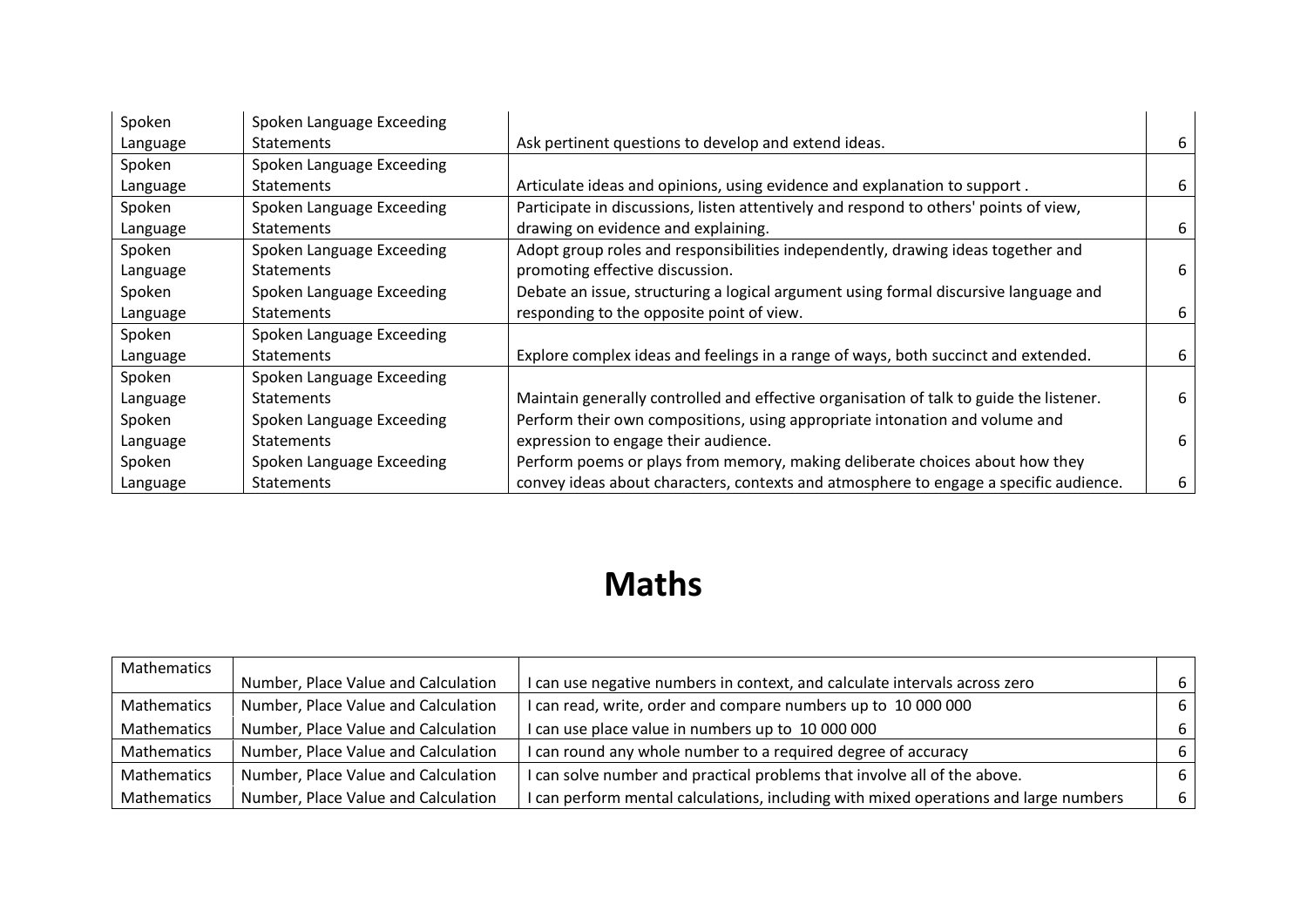|                    |                                     | I can solve addition and subtraction multi-step problems in contexts, deciding which       |   |
|--------------------|-------------------------------------|--------------------------------------------------------------------------------------------|---|
| <b>Mathematics</b> | Number, Place Value and Calculation | operations and methods to use and why                                                      | 6 |
|                    |                                     | I can add and subtract whole numbers with more than 4 digits, using formal written         |   |
| Mathematics        | Number, Place Value and Calculation | methods where appropriate                                                                  | 6 |
|                    |                                     | I can recall and use multiplication and division facts for all multiplication tables up to |   |
| Mathematics        | Number, Place Value and Calculation | 12x12.                                                                                     | 6 |
|                    |                                     | I can multiply multi-digit numbers up to 4 digits by a two-digit whole number using the    |   |
| Mathematics        | Number, Place Value and Calculation | formal written method of long multiplication.                                              | 6 |
|                    |                                     | I can divide numbers up to 4-digits by a two-digit whole number using the formal written   |   |
| Mathematics        | Number, Place Value and Calculation | method of short division where appropriate for the context                                 | 6 |
|                    |                                     | I can divide numbers up to 4 digits by a two-digit whole number using the formal written   |   |
|                    |                                     | method of long division, and interpret remainders as whole number remainders,              |   |
| <b>Mathematics</b> | Number, Place Value and Calculation | fractions, decimals or by rounding, as appropriate for the context                         | 6 |
|                    |                                     | I can identify and use common factors, common multiples, square numbers and prime          |   |
| Mathematics        | Number, Place Value and Calculation | numbers                                                                                    | 6 |
|                    |                                     | I can use their knowledge of the order of operations to carry out calculations involving   |   |
| <b>Mathematics</b> | Number, Place Value and Calculation | the four operations                                                                        | 6 |
|                    |                                     | I can use estimation to check answers to calculations and determine, in the context of a   |   |
| <b>Mathematics</b> | Number, Place Value and Calculation | problem, levels of accuracy                                                                | 6 |
| <b>Mathematics</b> | Number, Place Value and Calculation | I can solve problems involving addition, subtraction, multiplication and division          | 6 |
| Mathematics        | Number, Place Value and Calculation | I can compare and order fractions, including fractions >1                                  | 6 |
|                    |                                     | I can use common factors to simplify fractions; use common multiples to express            |   |
| Mathematics        | Number, Place Value and Calculation | fractions in the same denomination                                                         | 6 |
|                    |                                     | I can associate a fraction with division and calculate decimal fraction equivalents for a  |   |
| Mathematics        | Number, Place Value and Calculation | simple fraction (e.g. $0.375 = 3/8$ )                                                      | 6 |
|                    |                                     | I can recall and use equivalences between simple fractions, decimals and percentages,      |   |
| Mathematics        | Number, Place Value and Calculation | including in different contexts                                                            | 6 |
|                    |                                     | I can add and subtract fractions with different denominators and mixed numbers, using      |   |
| <b>Mathematics</b> | Number, Place Value and Calculation | the concept of equivalent fractions                                                        | 6 |
|                    |                                     | I can multiply simple pairs of proper fractions, writing the answer in its simplest form   |   |
| Mathematics        | Number, Place Value and Calculation | $(e.g. 1/4 \times 1/2 = 1/8)$                                                              | 6 |
| Mathematics        | Number, Place Value and Calculation | I can divide proper fractions by whole numbers (e.g. $1/3 \div 2 = 1/6$ )                  | 6 |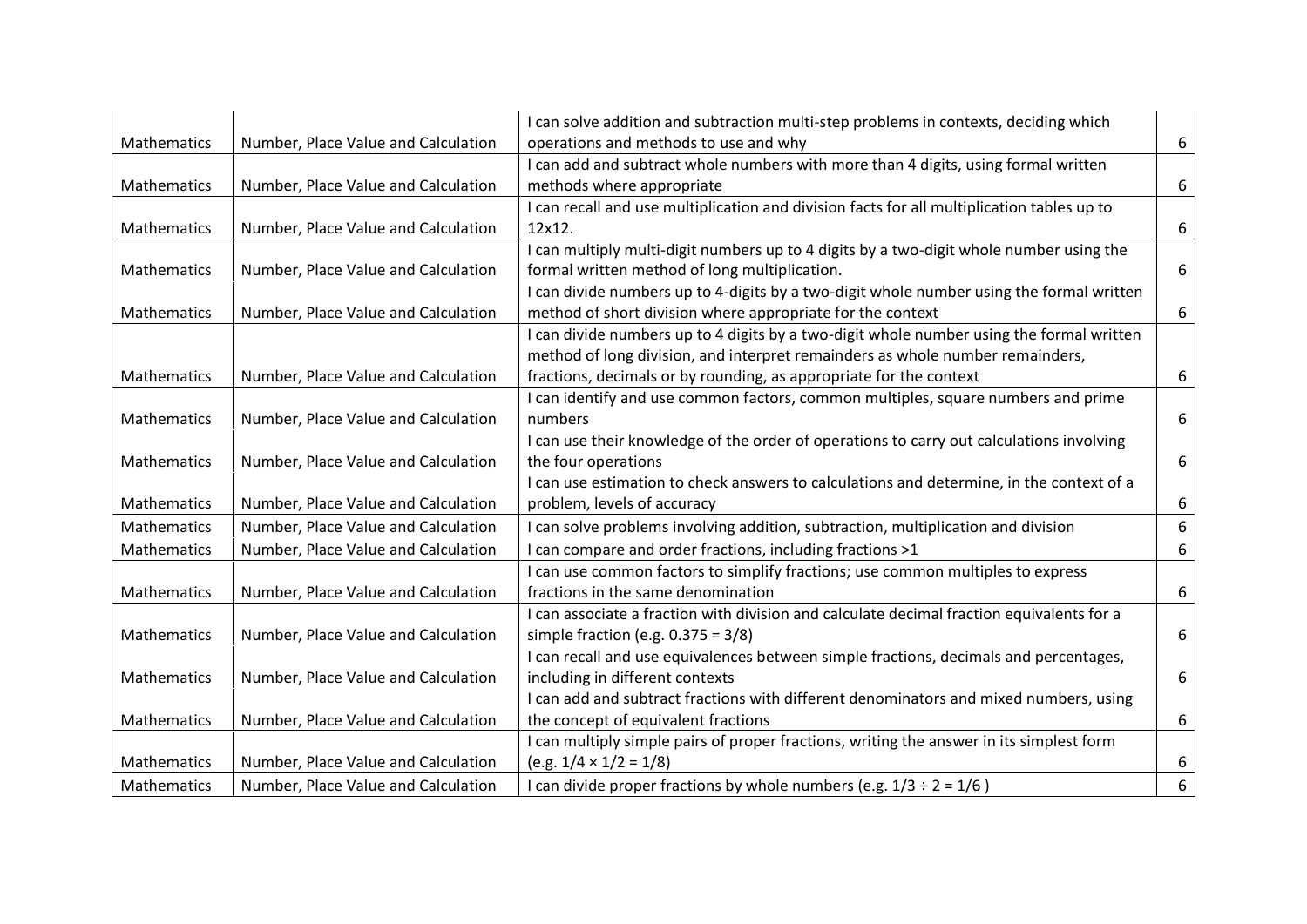| Mathematics | Number, Place Value and Calculation | I can find simple fractions and percentages of whole numbers and quantities               | 6                |
|-------------|-------------------------------------|-------------------------------------------------------------------------------------------|------------------|
|             |                                     | I can solve problems involving the calculation of percentages [for example, of measures,  |                  |
| Mathematics | Number, Place Value and Calculation | and such as 15% of 360] and the use of percentages for comparison                         | 6                |
| Mathematics | Number, Place Value and Calculation | I can multiply one-digit numbers with up to two decimal places by whole numbers           | 6                |
| Mathematics | Number, Place Value and Calculation | I can identify the value of each digit to three decimal places                            | $\boldsymbol{6}$ |
|             |                                     | I can multiply and divide numbers by 10, 100 and 1000 where the answers are up to         |                  |
| Mathematics | Number, Place Value and Calculation | three decimal places                                                                      | 6                |
|             |                                     | I can solve problems which require answers to be rounded to specified degrees of          |                  |
| Mathematics | Number, Place Value and Calculation | accuracy                                                                                  | 6                |
|             |                                     | I can solve problems involving the relative sizes of two quantities where missing values  |                  |
| Mathematics | Number, Place Value and Calculation | can be found by using integer multiplication and division facts                           | 6                |
|             |                                     | I can solve problems involving similar shapes where the scale factor is known or can be   |                  |
| Mathematics | Number, Place Value and Calculation | found                                                                                     | 6                |
|             |                                     | I can solve problems involving unequal sharing and grouping using knowledge of            |                  |
| Mathematics | Number, Place Value and Calculation | fractions and multiples                                                                   | 6                |
| Mathematics | Number, Place Value and Calculation | I can express missing number problems algebraically                                       | 6                |
| Mathematics | Number, Place Value and Calculation | I can find pairs of numbers that satisfy number sentences involving two unknowns          | 6                |
| Mathematics | Number, Place Value and Calculation | I can enumerate all possibilities of combinations of two variables                        | 6                |
|             |                                     | I can use simple formulae and recognise when it is possible to use formulae for area and  |                  |
| Mathematics | Number, Place Value and Calculation | volume of shapes                                                                          | 6                |
| Mathematics | Number, Place Value and Calculation | I can generate and describe linear number sequences                                       | 6                |
|             |                                     | I can recognise that shapes with the same areas can have different perimeters and vice    |                  |
| Mathematics | Measurement                         | versa                                                                                     | 6                |
| Mathematics | Measurement                         | I can recognise when it is possible to use formulae for area of shapes                    | 6                |
| Mathematics | Measurement                         | I can calculate the area of parallelograms, triangles and compound shapes                 | 6                |
|             |                                     | I can calculate, estimate and compare volume of cubes and cuboids using standard units,   |                  |
| Mathematics | Measurement                         | including cubic centimetres (cm3)                                                         | 6                |
| Mathematics | Measurement                         | I can recognise when it is possible to use formulae for volume of shapes                  | 6                |
|             |                                     | I can solve problems involving the calculation and conversion of units of measure, using  |                  |
| Mathematics | Measurement                         | decimal notation up to three decimal places where appropriate                             | 6                |
|             |                                     | I can read, write and convert time between analogue and digital clocks. (Including use of |                  |
| Mathematics | Measurement                         | Roman numerals).                                                                          | 6                |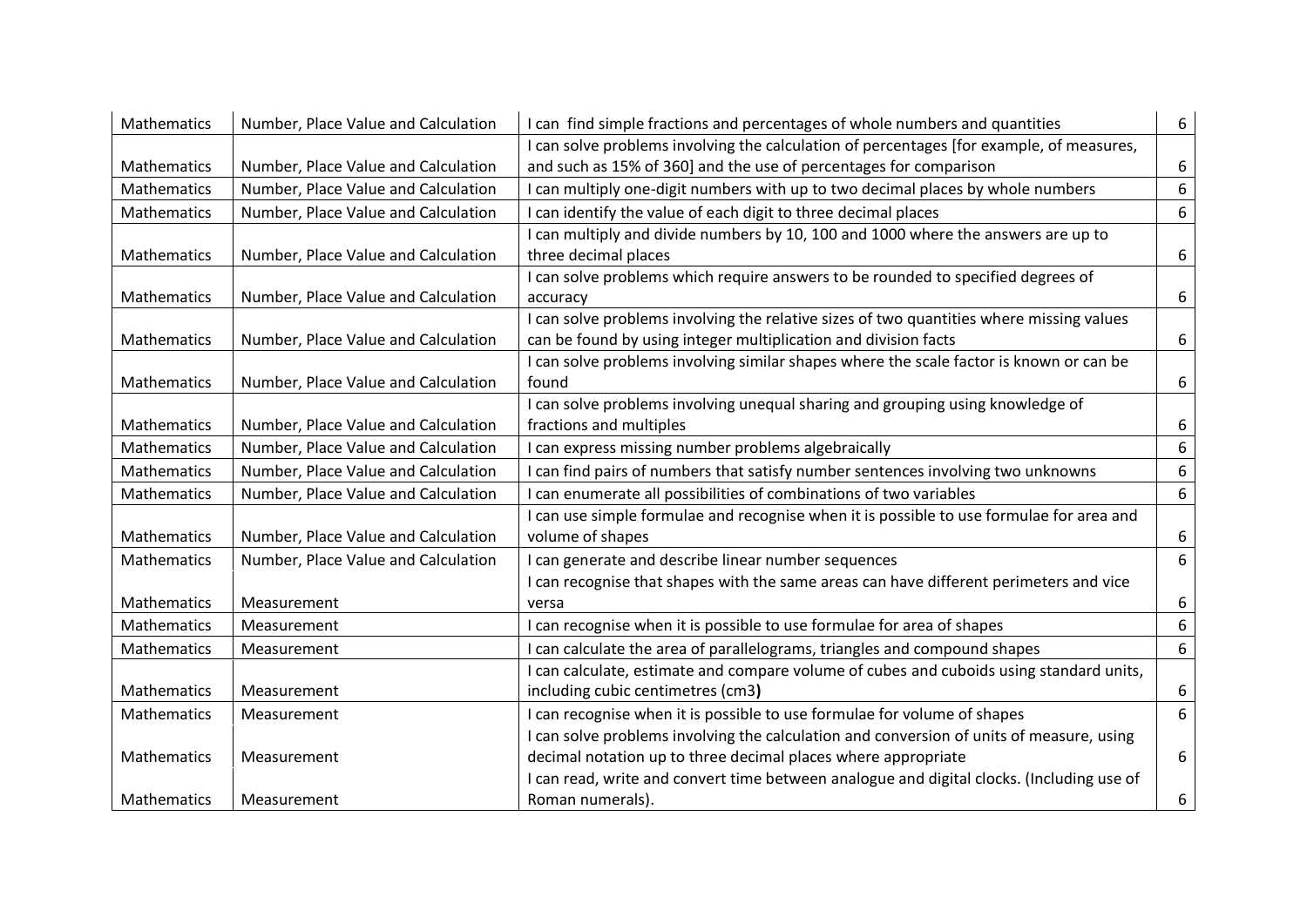| <b>Mathematics</b> | Measurement       | I can calculate duration of events                                                          | 6 |
|--------------------|-------------------|---------------------------------------------------------------------------------------------|---|
| <b>Mathematics</b> | Geometry          | I can draw 2-D shapes using given dimensions and angles                                     | 6 |
|                    |                   | I can illustrate and name parts of circles, including radius, diameter and circumference    |   |
| <b>Mathematics</b> | Geometry          | and know that the diameter is twice the radius.                                             | 6 |
| <b>Mathematics</b> | Geometry          | I can recognise, describe and build simple 3-D shapes, including making nets                | 6 |
|                    |                   | I can recognise angles where they meet at a point, are on a straight line, in a triangle or |   |
| <b>Mathematics</b> | Geometry          | are vertically opposite, and find missing angles                                            | 6 |
|                    |                   | I can compare and classify geometric shapes based on their properties and sizes and find    |   |
| <b>Mathematics</b> | Geometry          | unknown angles in any triangles, quadrilaterals, and regular polygons                       | 6 |
| Mathematics        | Geometry          | can describe positions on the full coordinate grid (all four quadrants)                     | 6 |
|                    |                   | I can draw and translate simple shapes on the coordinate plane, and reflect them in the     |   |
| <b>Mathematics</b> | Geometry          | axes                                                                                        | 6 |
|                    |                   | I can interpret and construct pie charts, bar charts and line graphs and use these to solve |   |
| <b>Mathematics</b> | <b>Statistics</b> | problems                                                                                    | 6 |
| Mathematics        | <b>Statistics</b> | I can calculate and interpret the mean as an average                                        | 6 |

#### **Science**

| Science | Working        | Plan different types of scientific enquiries to answer questions, including recognising and controlling variables   |   |
|---------|----------------|---------------------------------------------------------------------------------------------------------------------|---|
|         | Scientifically | where necessary.                                                                                                    | 6 |
|         | Working        | Take measurements, using a range of scientific equipment, with increasing accuracy and precision, taking repeat     |   |
| Science | Scientifically | readings when appropriate.                                                                                          |   |
|         | Working        | Record data and results of increasing complexity using scientific diagrams and labels, classification keys, tables, |   |
| Science | Scientifically | scatter graphs, bar and line graphs.                                                                                | 6 |
|         | Working        |                                                                                                                     |   |
| Science | Scientifically | Use test results to make predictions to set up further comparative and fair tests.                                  |   |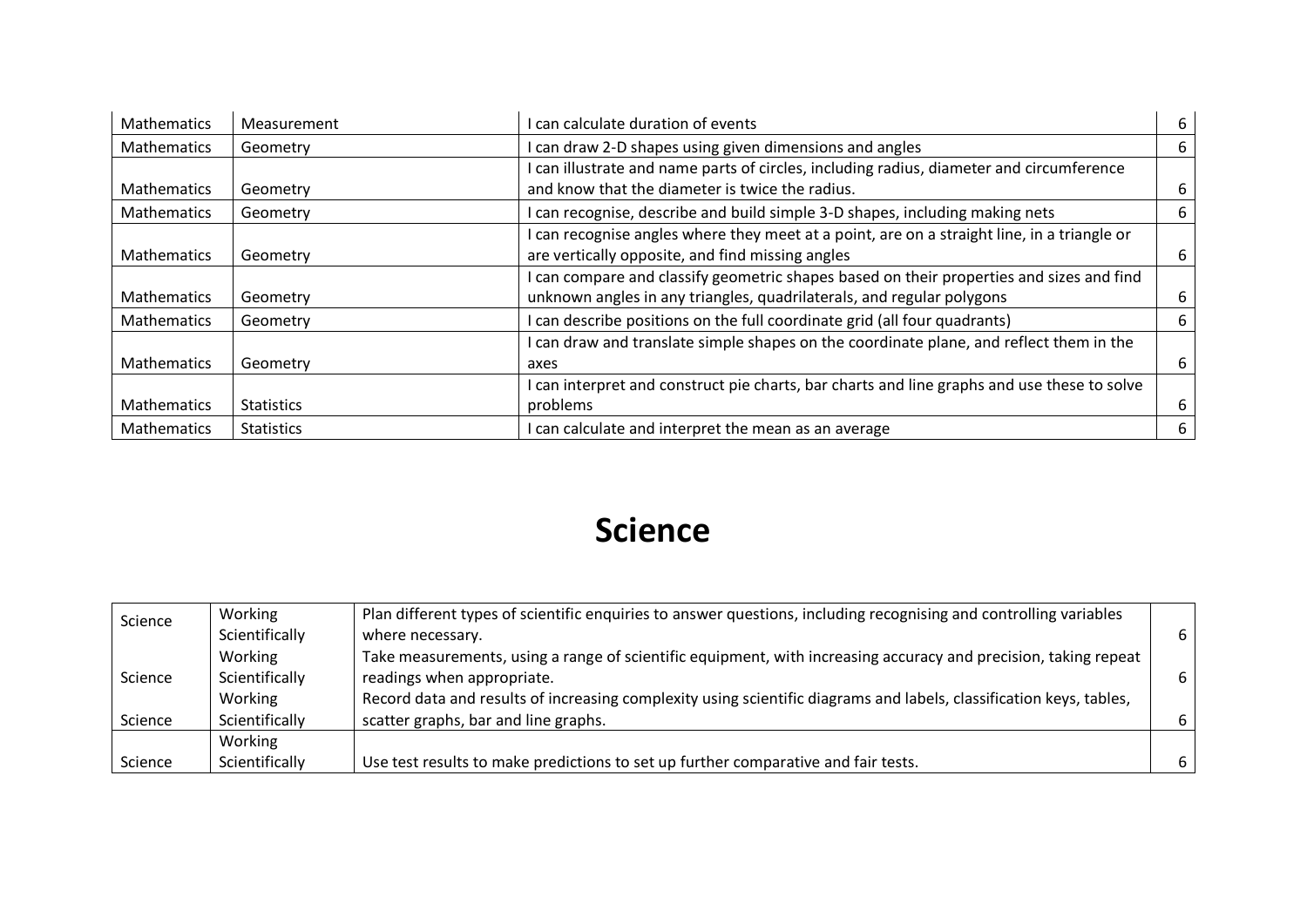|         | Working           | Report and present findings from enquiries, including conclusions, causal relationships and explanations of and    |   |
|---------|-------------------|--------------------------------------------------------------------------------------------------------------------|---|
| Science | Scientifically    | degree of trust in results, in oral and written forms such as displays and other presentations.                    | 6 |
|         | Working           |                                                                                                                    |   |
| Science | Scientifically    | Identify scientific evidence that has been used to support or refute ideas or arguments.                           | 6 |
|         | Working           |                                                                                                                    |   |
| Science | Scientifically    | GD: Use information from different sources to answer a question and plan a scientific enquiry.                     | 6 |
|         | Working           |                                                                                                                    |   |
| Science | Scientifically    | GD: Make a prediction which links with other scientific knowledge.                                                 | 6 |
|         | Working           |                                                                                                                    |   |
| Science | Scientifically    | GD: Plan in advance which equipment they will need and use it well.                                                | 6 |
|         | Working           |                                                                                                                    |   |
| Science | Scientifically    | GD: Link their conclusions to other scientific knowledge.                                                          | 6 |
|         | Living Things and | Describe how living things are classified into broad groups according to common observable characteristics and     |   |
| Science | their Habitats    | based on similarities and differences, including micro-organisms, plants and animals.                              | 6 |
|         | Living Things and |                                                                                                                    |   |
| Science | their Habitats    | Give reasons for classifying plants and animals based on specific characteristics.                                 | 6 |
|         | Living Things and |                                                                                                                    |   |
| Science | their Habitats    | GD: Readily group animals into reptiles, fish, amphibians, birds and mammals.                                      | 6 |
|         | Animals including | Identify and name the main parts of the human circulatory system, and describe the functions of the heart,         |   |
| Science | Humans            | blood vessels and blood.                                                                                           | 6 |
|         | Animals including |                                                                                                                    |   |
| Science | <b>Humans</b>     | Recognise the impact of diet, exercise, drugs and lifestyle on the way their bodies function.                      | 6 |
|         | Animals including |                                                                                                                    |   |
| Science | Humans            | Describe the ways in which nutrients and water are transported within animals, including humans.                   | 6 |
|         | Animals including |                                                                                                                    |   |
| Science | <b>Humans</b>     | GD: Make a diagram of the human body and explain how different parts work and depend on one another.               | 6 |
|         | Animals including |                                                                                                                    |   |
| Science | <b>Humans</b>     | GD: Compare the organ systems of humans to other animals.                                                          | 6 |
|         | Evolution and     | Recognise that living things have changed over time and that fossils provide information about living things that  |   |
| Science | Inheritance       | inhabited the Earth millions of years ago.                                                                         | 6 |
|         | Evolution and     | Recognise that living things produce offspring of the same kind, but normally offspring vary and are not identical |   |
| Science | Inheritance       | to their parents.                                                                                                  | 6 |